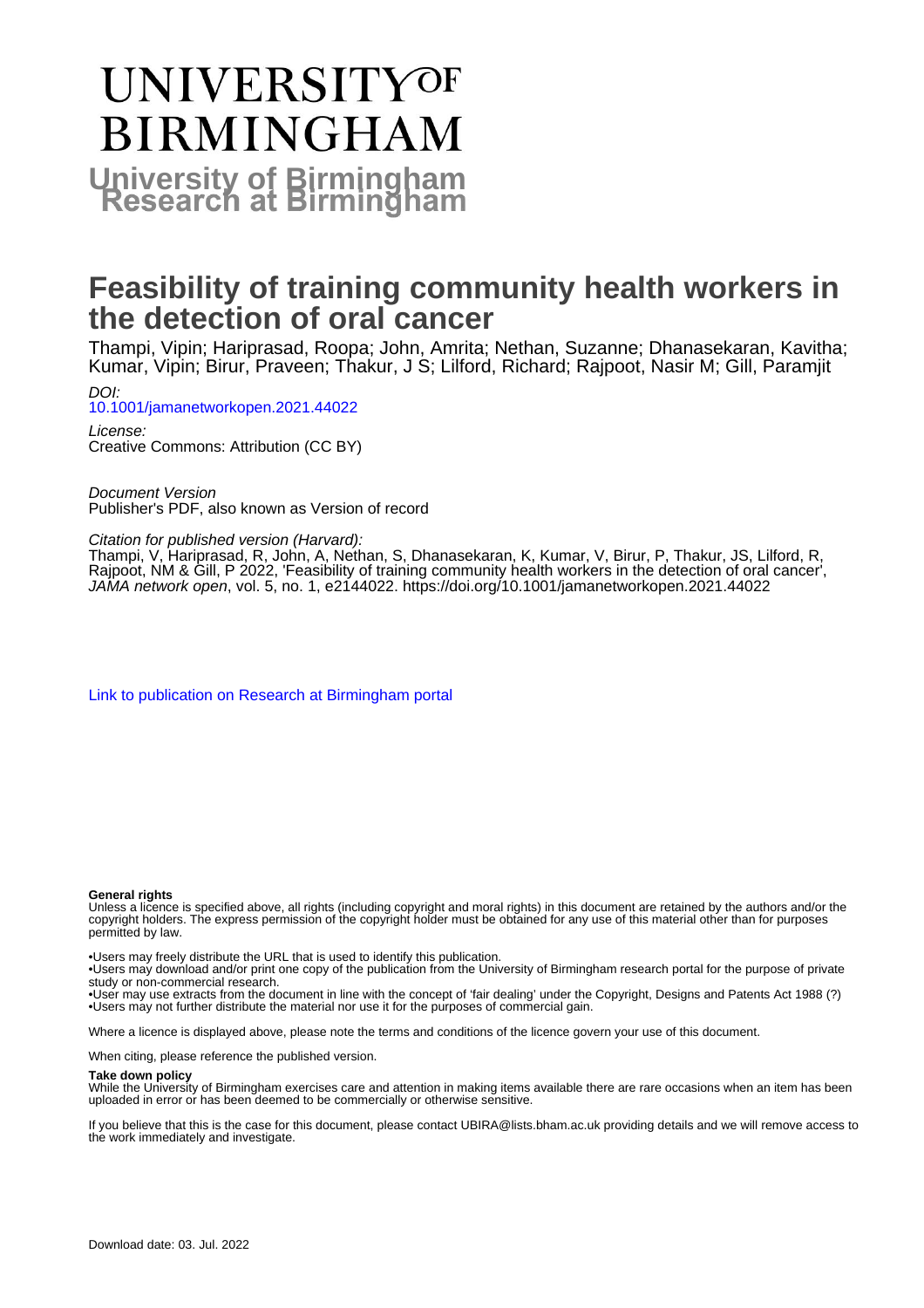**JAMA Open** 

### **Original Investigation | Oncology**

## Feasibility of Training Community Health Workers in the Detection of Oral Cancer

Vipin Thampi, MPH; Roopa Hariprasad, DGO; Amrita John, MPH; Suzanne Nethan, MDS; Kavitha Dhanasekaran, MD; Vipin Kumar, MCA; Praveen Birur, MDS; J. S. Thakur, MD; Richard Lilford, PhD; Nasir M. Rajpoot, PhD; Paramjit Gill, DM

### **Abstract**

**IMPORTANCE** Visual screening for oral cancer has been found to be useful in a large randomized clinical trial in Kerala, India, showing substantial reduction in mortality. To address the shortage of medical personnel in resource-deficient regions, using the services of community health workers has been proposed as a strategy to fill the gap in human resources in health care.

**OBJECTIVE** To assess the feasibility of community health workers in screening and early detection of oral cancer using a mobile application capturing system.

**DESIGN, SETTING, AND PARTICIPANTS** A cross-sectional study using a household sample was conducted in 10 areas of Gautam Budhnagar district, Uttar Pradesh, India, from January 31, 2020, to March 31, 2021, to assess the feasibility of identification of oral lesions by community health workers using a mobile phone application compared with diagnosis by trained dentists in a screening clinic. Men and women aged 30 years or older as well as tobacco users younger than 30 years were eligible for screening.

**INTERVENTIONS** Screening by trained community health workers vs dentists.

**RESULTS** A total of 1200 participants were screened by the community health workers during their home visits; of these, 1018 participants (526 [51.7%] men; mean [SD] age, 35 [16] years) were also referred and screened by the dentists a clinic. There was near-perfect agreement (κ = 0.9) between the findings of the community health workers and the dentists in identifying the positive or negative cases with overall sensitivity of 96.69% (95% CI, 94.15%-98.33%) and specificity of identification of 98.69% (95% CI, 97.52%-99.40%).

**CONCLUSIONS AND RELEVANCE** In this cross-sectional study, trained community health workers were able after initial supervision by qualified dentists to perform oral cancer screening programs. These findings suggest that community health workers can perform this screening in resourceconstrained settings.

JAMA Network Open. 2022;5(1):e2144022. doi[:10.1001/jamanetworkopen.2021.44022](https://jama.jamanetwork.com/article.aspx?doi=10.1001/jamanetworkopen.2021.44022&utm_campaign=articlePDF%26utm_medium=articlePDFlink%26utm_source=articlePDF%26utm_content=jamanetworkopen.2021.44022)

### **Introduction**

The oral cancer burden in India is increasing, with 135 929 new cases and 75 290 deaths reported in 2020 and age-standardized incidence (9.8%) and mortality (5.4%) rates.<sup>1</sup> India also contributes to one-third of the global oral cancer burden.<sup>2</sup> Potentially malignant oral disorders include a variety of lesions and conditions characterized by an increased risk for malignant transformation.<sup>3</sup> Screening may play an important role; for example, a large randomized clinical trial conducted more than 20 years ago in Kerala, India, showed a significant reduction in mortality.<sup>4-6</sup> In this trial, nonmedical university graduates were trained to conduct oral visual inspection,<sup>4</sup> and further research is warranted.<sup>5,6</sup>

**Open Access.** This is an open access article distributed under the terms of the CC-BY License.

JAMA Network Open. 2022;5(1):e2144022. doi:10.1001/jamanetworkopen.2021.44022 (Reprinted) January 18, 2022 1/9

#### **Key Points**

**Question** Is it feasible for community health workers to screen for oral cancer using a mobile application capturing system?

**Findings** In this cross-sectional study, 1200 participants were screened and the findings were compared with those of a subgroup who were also screened by dentists. There was near-perfect agreement between the findings of the community health workers and dentists in identifying positive or negative cases of oral lesions.

**Meaning** The findings of this study suggest that it is feasible to train community health workers to perform oral cancer screening in resource-limited settings.

#### **+ [Supplemental content](https://jama.jamanetwork.com/article.aspx?doi=10.1001/jamanetworkopen.2021.44022&utm_campaign=articlePDF%26utm_medium=articlePDFlink%26utm_source=articlePDF%26utm_content=jamanetworkopen.2021.44022)**

Author affiliations and article information are listed at the end of this article.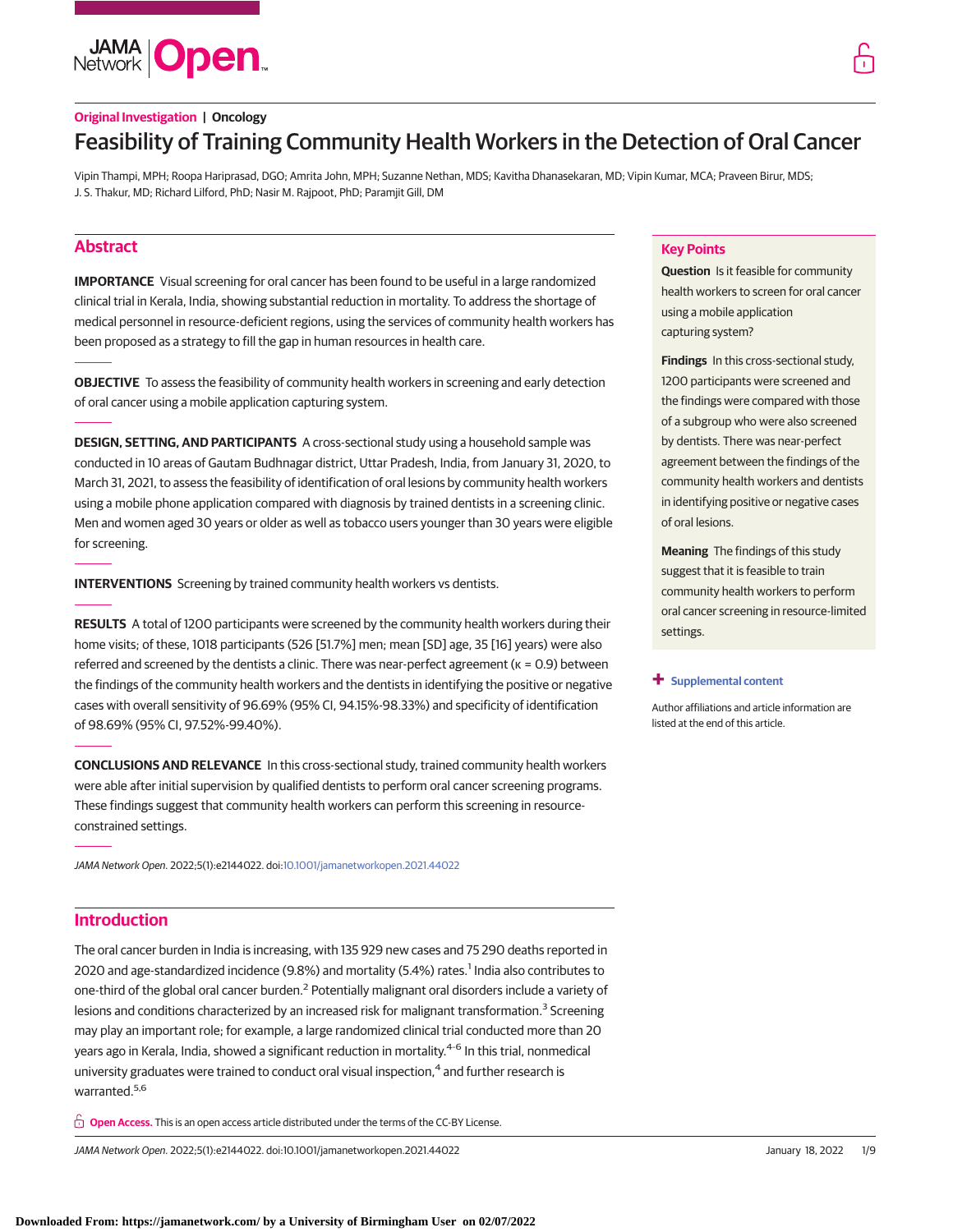The lower-cost, scalable option of community health worker–led oral cancer screening may be an important alternative.<sup>7</sup> For example, accredited social health activists in India may be able to undertake these services; there is 1 accredited social health activist per 1000 residents who currently undertakes a variety of tasks including screening for noncommunicable diseases.<sup>8</sup> Furthermore, community health workers contributed substantially to a policy program (Ayushman Bharat) that includes the National Programme for Prevention and Control of Cancer, Diabetes, Cardiovascular Diseases, and Stroke that is being gradually implemented nationally in India.<sup>9</sup> Community health workers may be crucial in facing the growing challenge of health care access and delivery, but their role in low- and middle-income countries is less well studied.<sup>10</sup>

Earlier studies in which community health workers were provided a mobile phone with an application for oral cancer screening support the concept of integrating health and technology to improve public health surveillance.<sup>7</sup> The electronic data captured have the advantage of maintenance of medical records, patient monitoring, and cloud-based storage service.<sup>11</sup> However, there are few studies assessing the utility of community health workers in early oral cancer detection through a technology-based platform with follow-up and smoking counseling.<sup>7</sup> Hence, the present study was undertaken to assess the feasibility of community health workers in screening and early detection of oral cancer using a mobile application capturing system.

### **Methods**

#### **Study Design and Setting**

We conducted a cross-sectional analytical pilot study with a sample size of 1200 participants from 10 areas of Gautam Budhnagar district, Uttar Pradesh, India. Uttar Pradesh reported a tobacco use prevalence of 35.5% as per the Global Adult Tobacco Survey in 2015-2016, which is higher than the national average of 28.6% in India.<sup>12</sup> Gautam Budhnagar district was chosen from Uttar Pradesh as the study area owing to its close proximity to our organization (Indian Council of Medical Research, National Institute of Cancer Prevention and Research, referred to as HPC from here on) for accessing the screening services by the participants with ease when referred. The study was performed from January 31, 2020, to March 31, 2021, and screening was conducted in the same period. Ethics approval for the study was obtained from the University of Warwick, Coventry, UK, and the Indian Council of Medical Research in India. Written and verbal informed consent were obtained in the local language (Hindi); participants did not receive financial compensation. This study followed the Strengthening the Reporting of Observational Studies in Epidemiology [\(STROBE\)](https://www.equator-network.org/reporting-guidelines/strobe/) reporting guideline.

#### **Training of Community Health Workers**

A 1-day hands-on training workshop was conducted at the HPC for the 10 selected community health workers to (1) systematically enumerate households and individuals using a household form; (2) interview the eligible individuals to elicit and record information on sociodemographic factors and tobacco and alcohol habits using the mobile application device; (3) perform a systematic visual inspection of the buccal and labial mucosa, gingivae, Buccoalveolar sulci, tongue, palate, and floor of the mouth under adequate lighting and using 2 disposable wooden spatulas; (4) identify any oral suspicious white and red lesions, trismus, and ulcers and growths suggestive of oral cancer, along with the referral criteria to the dental practitioner at our organization; and (5) photograph the oral cavity using the camera in the mobile phone.

These sessions were led by trained dentists from the organization (Indian Council of Medical Research) (V.T. and A.J.). The oral cancer screening application on the mobile phones of community health workers was used for training and data-capturing purposes. A training manual prepared by the faculty in the vernacular Hindi language for community health workers that provided descriptive and photographic documentation enabling identification of the different types of oral lesions was used as the resource material for the training.

 $\bigcap$  JAMA Network Open. 2022;5(1):e2144022. doi:10.1001/jamanetworkopen.2021.44022 (Reprinted) January 18, 2022 2/9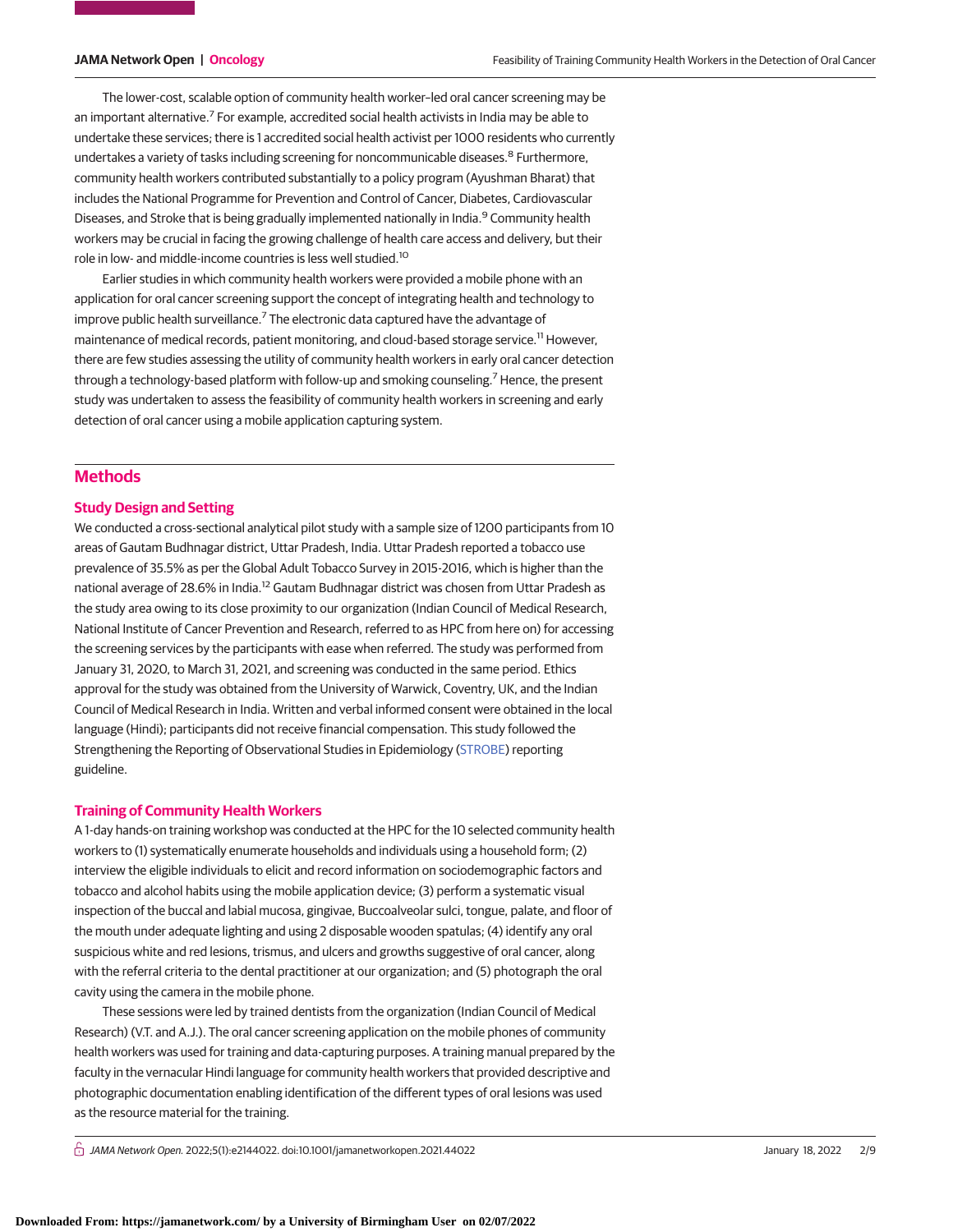A kit was provided to the community health workers containing tongue depressors, disposable masks, disposable gloves, flashlight, red medical waste bags, hand sanitizers, mobile phone for data entry, an easy-to-use reference manual for identification of oral lesions, and consent forms and referral cards in the local language. At the end of the training session, written tests were conducted to evaluate the level of understanding in identifying normal and abnormal lesions, use of the mobile application, and the knowledge gained by the community health workers. The top 5 ranked community health workers were first chosen to conduct screening and the remaining 5 community health workers received further training before deployment in the field. They were all paid for undertaking this extra screening activity.

#### **Study Population and Approach**

All homes in the 10 areas were eligible for the screening program. As per the national guidelines for population cancer screening, all men and women aged 30 years or older, as well as tobacco users younger than 30 years, were eligible for screening.<sup>13</sup>

At the start of the program, a health awareness event was organized to encourage uptake. Then, the community health workers identified eligible individuals with the information provided in the household listing forms. Screening was done primarily by community health workers, with assistance from the dentists and a nurse during the initial days of the study. Specifically, the community health workers screened individuals using a mobile phone–based questionnaire (eAppendix 1 in the [Supplement\)](https://jama.jamanetwork.com/article.aspx?doi=10.1001/jamanetworkopen.2021.44022&utm_campaign=articlePDF%26utm_medium=articlePDFlink%26utm_source=articlePDF%26utm_content=jamanetworkopen.2021.44022). During the first 3 months of the study, an average of 10 to 12 participants were screened per day and screening was stopped due to the COVID-19 lockdown in India from March 25 to May 31, 2020. Screening was gradually restarted in June 2020, with 5 to 6 participants screened per day with due consideration of adherence to COVID-19 guidelines. Capturing and uploading the photographs including normal mucosa and abnormal lesions in the oral cavity of the participants were undertaken using the oral cancer screening mobile application in the provided android phone (Redmi Note 9; Xiaomi Inc). The images were captured in autofocus and auto flash modes. If the community health worker noted the presence of any oral potentially malignant disorders (eg, white, red, or mixed lesions; ulcers; and growth masses), apparently normal mucosa, and apparently normal mucosa, they informed the participant. Yellow referral cards were provided to the participants with normal findings. Red cards were provided to participants with suspected oral lesions, and they were encouraged to visit the HPC for further examination by the dentists and recording of appropriate details in the online clinic (eAppendix 2 in the [Supplement\)](https://jama.jamanetwork.com/article.aspx?doi=10.1001/jamanetworkopen.2021.44022&utm_campaign=articlePDF%26utm_medium=articlePDFlink%26utm_source=articlePDF%26utm_content=jamanetworkopen.2021.44022). The participants were provided with the appropriate diagnosis, and the photographs of the oral cavity were taken with a high-resolution digital single-lens reflex camera (Nikon D5600; Nikon Inc) by the dentists. Punch biopsies were performed on suspicious lesions by trained dentists and reported as per World Health Organization guidelines (ie, hyperkeratosis; mild, moderate, or severe dysplasia; carcinoma in situ; and squamous cell carcinoma).<sup>13</sup> Individuals diagnosed with squamous cell carcinoma were referred to a tertiary care center for further investigation and appropriate management.

All participants were informed of the ill effects of tobacco and the importance of routine oral self-examination. They were advised to undergo screening every 5 years per the national guidelines or whenever they noticed any abnormality in their oral cavity.<sup>13</sup> In addition, smokers were referred to the tobacco cessation clinic. Individuals who were tobacco users and had oral potentially malignant disorders underwent tobacco counseling in the tobacco cessation clinic. They were offered 4 to 8 counseling sessions lasting 30 to 60 minutes. Patients with potentially malignant oral disorders were followed up for up to 3 months depending on the size and site of the lesion, smoking cessation, presence of underlying disease, and change in the size of the lesion. Reasons for nonparticipation were also noted.

#### **Statistical Analysis**

The data collected in the oral cancer screening mobile application were exported to a Microsoft Excel 2018 (Microsoft Corp) spreadsheet and analyzed using Stata, version 14 (StataCorp LLC). Sensitivity,

 $\bigcap$  JAMA Network Open. 2022;5(1):e2144022. doi:10.1001/jamanetworkopen.2021.44022 (Reprinted) January 18, 2022 3/9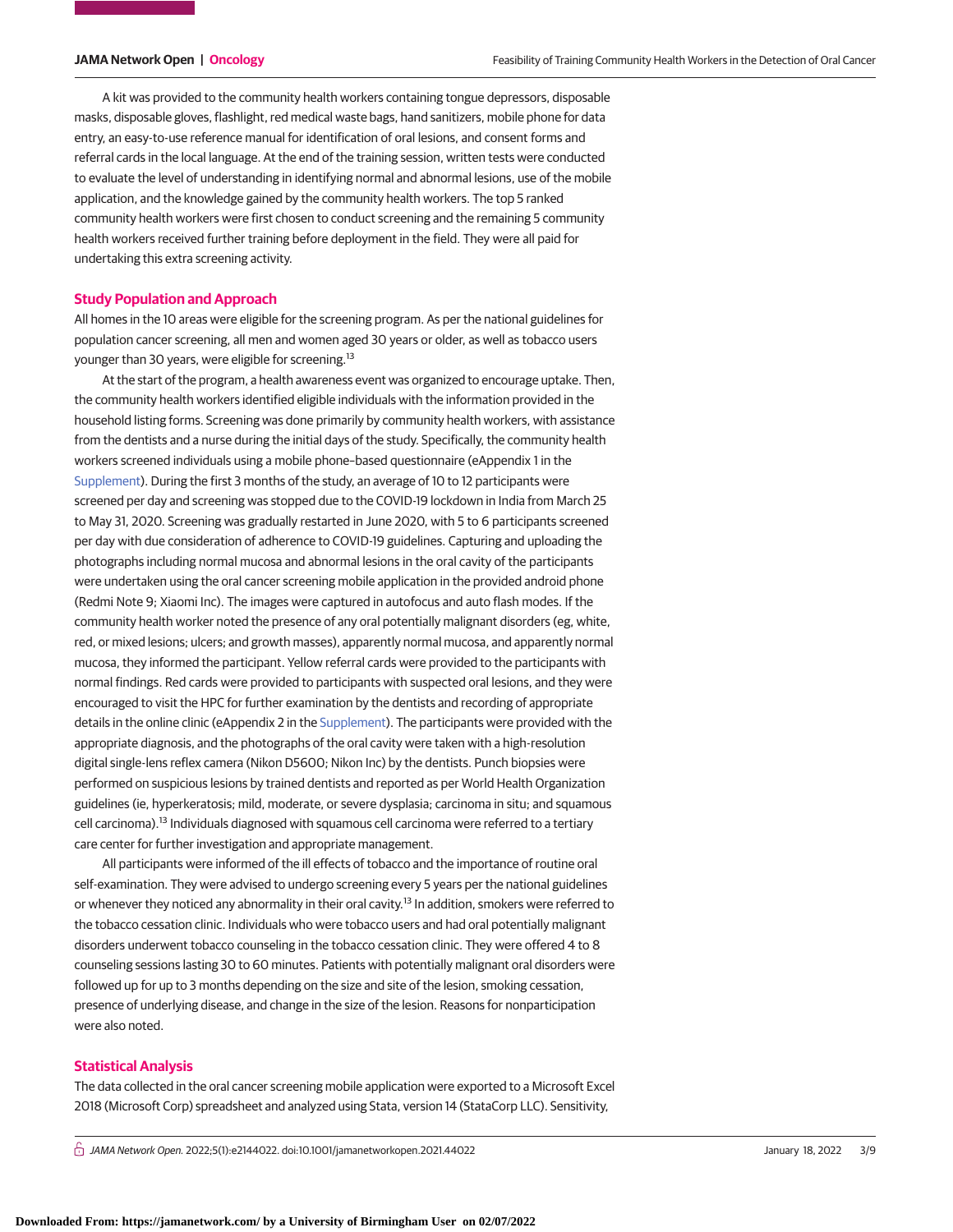specificity, and positive and negative predictive values were calculated. The interrater agreement was analyzed with the Cohen κ coefficient test. With paired, 2-sided testing, the significance threshold was  $P < .001$ .

### **Results**

A total of 1200 individuals were approached by community health workers for screening with 98% uptake. Initially, 10 to 12 participants were screened per day, but this stopped as India went into lockdown (March-May 2020) due to the COVID-19 pandemic. The main reasons for nonparticipation (total, 182; 54% men and 48% women) included the perception of being healthy and lack of time or interest.

Of these, 1018 participants (526 [51.7%] men and 492 [48.3%] women) visited HPC for screening by the dentists (**Table 1**). Of the total population screened, most were aged 30 to 39 years (338 [33.2%]), and the mean (SD) age of participants was 35 (16) years. Smokeless tobacco (35%; 95% CI, 33.5%-36.5%) was consumed more commonly than smoked tobacco (35%; 95% CI, 32.9-37.0) products in both sexes, with a high predilection of both tobacco and alcohol use among men.

**Table 2** reports the oral visual examination findings referred by the community health workers and screened by the dentists. White patch lesions (leukoplakia) were the most common lesion in both sexes (148 [14.5%]), followed by oral submucous fibrosis (79 [7.8%]) and tobacco pouch keratosis (81 [8.0%]).

### **Reliability in Identification by Community Health Workers**

The reproducibility of community health workers' examinations and their agreement with the dentists' outcomes was measured using κ statistics.<sup>14</sup> The sensitivity and specificity of the oral visual examination by the community health workers were calculated by pooling all the results as well as by stratification according to participant sex and age.

The interrater agreement of the oral visual examination findings among the 3 dentists at our organization was done in 100 participants and showed near-perfect agreement between them as indicated by the overall κ value of 0.9 (P < .001). There also was near-perfect agreement between the findings of the 3 dentists as indicated by the overall  $\kappa$  value of 0.9 ( $P <$  .001).

Table 1. Substance Use History Among the Population Screened by Community Health Workers and Dentists

|                                            |        | Age group, No. (%), y |              |              |                |              |                |              |            |
|--------------------------------------------|--------|-----------------------|--------------|--------------|----------------|--------------|----------------|--------------|------------|
| Substance use                              | Sex    | $0 - 19$              | $20 - 29$    | $30 - 39$    | 40-49          | $50 - 59$    | 60-69          | $\geq 70$    | Total      |
| No. (%)                                    |        | 17                    | 175          | 338          | 324            | 99           | 53             | 12           | 1018       |
| No use                                     | Male   | 1(1.5)                | 12(17.6)     | 21(17.6)     | 27(39.7)       | 3(4.4)       | 4(3.8)         | $\mathbf 0$  | 68(6.7)    |
|                                            | Female | $\mathbf{0}$          | 9(2.7)       | 150 (44.9)   | 133 (39.8)     | 25(7.5)      | 14(4.2)        | 3(0.9)       | 334 (32.8) |
| Smoking only                               | Male   | 6(2.7)                | 63(28.8)     | 52(23.7)     | 50(22.8)       | 26(11.9)     | 17(7.8)        | 5(2.3)       | 219(21.5)  |
|                                            | Female | $\overline{0}$        | 4(19)        | $\Omega$     | 7(33.3)        | 7(33.3)      | 3(14.2)        | $\mathbf 0$  | 21(2.1)    |
| Smokeless tobacco (SLT)<br>users           | Male   | 13(3.8)               | 81(23.8)     | 103(30.2)    | 98 (28.7)      | 32(9.4)      | 13(3.8)        | 1(0.3)       | 341 (33.5) |
|                                            | Female | 1(0.8)                | 33(26)       | 34(26.8)     | 39 (30.7)      | 10(5.5)      | 7(5.5)         | 3(2.4)       | 127(12.5)  |
| Areca nut <sup>a</sup>                     | Male   | 1(3.1)                | 6(18.8)      | 9(28.1)      | 11(34.3)       | 2(6.3)       | 3(9.4)         | $\mathbf 0$  | 32(3.1)    |
|                                            | Female | $\overline{0}$        | 3(16.7)      | 10(55.6)     | 3(16.7)        | 1(5.6)       | 1(5.6)         | $\mathbf 0$  | 18(1.8)    |
| Dual use (smoking and SLT<br>users)        | Male   | 4(3.5)                | 29(25.4)     | 33(28.9)     | 33(28.9)       | 8(7)         | 7(6.1)         | $\mathbf 0$  | 114(11.4)  |
|                                            | Female | $\overline{0}$        | 1(33.3)      | $\mathbf{0}$ | 2(66.7)        | $\mathbf{0}$ | $\overline{0}$ | $\mathbf{0}$ | 3(0.3)     |
| Smoking and alcohol                        | Male   | 3(3.1)                | 27(27.8)     | 25(25.8)     | 25(25.8)       | 12(12.4)     | 4(4.1)         | 1(1)         | 97(9.7)    |
|                                            | Female | $\overline{0}$        | $\mathbf{0}$ | $\mathbf{0}$ | $\overline{0}$ | 1(100)       | $\overline{0}$ | $\mathbf{0}$ | 1(0.09)    |
| Smokeless tobacco use and<br>alcohol users | Male   | 5(3.6)                | 38(27.5)     | 44 (31.9)    | 36(26.1)       | 10(7.2)      | 5(3.6)         | $\mathbf{0}$ | 138 (13.6) |
|                                            | Female | $\overline{0}$        | 0            | $\mathbf{0}$ | 3(100)         | $\mathbf 0$  | 0              | $\mathbf 0$  | 3(0.3)     |

Areca nut, commonly known as betel nut.

 $\bigcap$  JAMA Network Open. 2022;5(1):e2144022. doi:10.1001/jamanetworkopen.2021.44022 (Berlined) January 18, 2022 4/9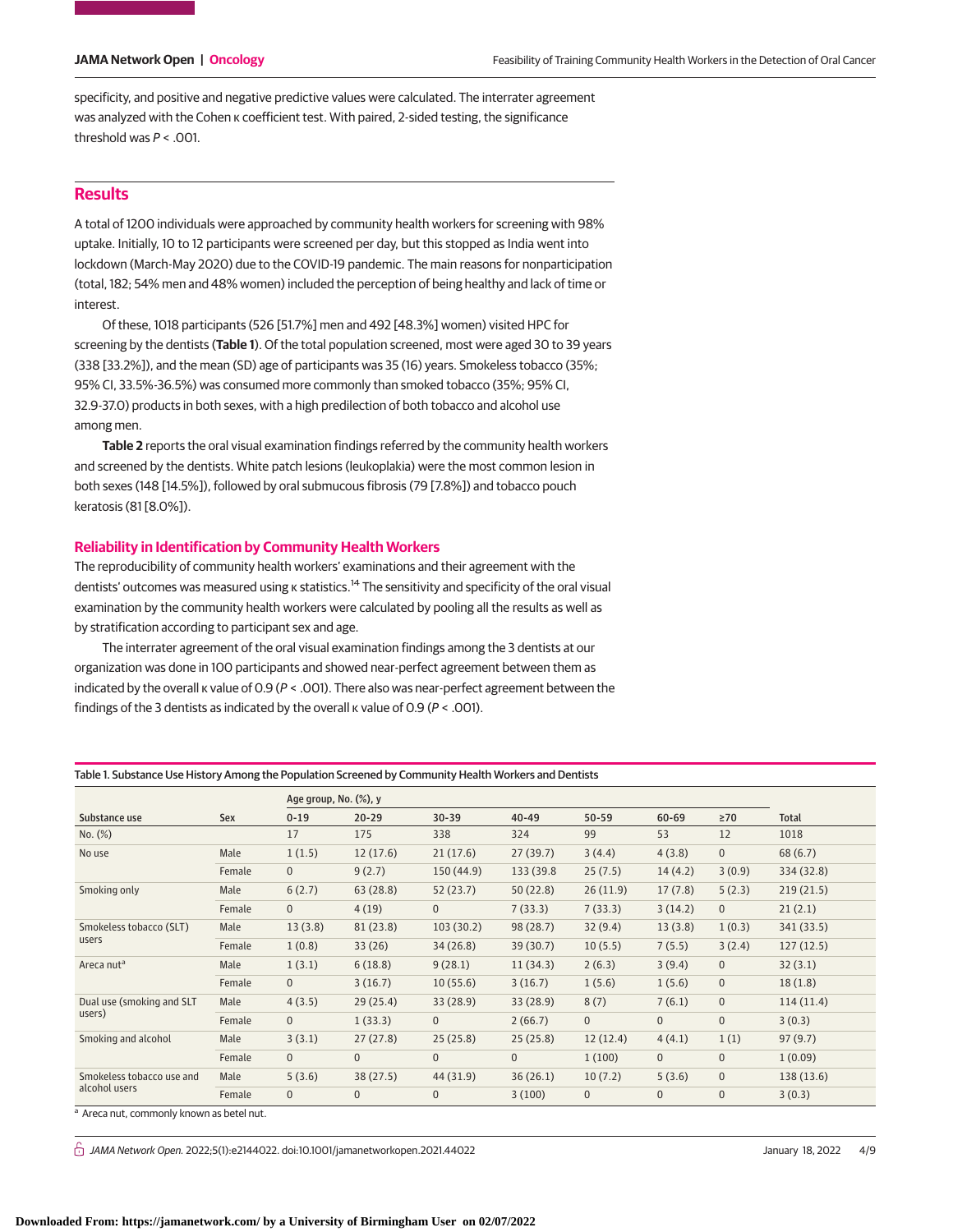eTable 1 in the [Supplement](https://jama.jamanetwork.com/article.aspx?doi=10.1001/jamanetworkopen.2021.44022&utm_campaign=articlePDF%26utm_medium=articlePDFlink%26utm_source=articlePDF%26utm_content=jamanetworkopen.2021.44022) reports the identification of oral lesions by community health workers and dentists in the screened population: there was near-perfect agreement between the dentists and the community health workers in designating participants with positive or negative cases ( $\kappa = 0.9$ ;  $P < .001$ ). The overall sensitivity of the total findings by both dentists and community health workers was 96.69% (95% CI, 94.15%-98.33%) and the specificity of identification was 98.69% (95% CI, 97.52%-99.40%). The positive likelihood ratio was 73.70%, and the negative likelihood ratio of identification of oral lesions was 0.03%. The prevalence of disease was 32.41% with a positive predictive value of 97.20% and negative predictive value of 98.44%, with an accuracy of 98.29%.

Of the 1018 participants screened by the dentists, 686 (67.4%) were designated as having no potentially malignant oral disorders and 332 (32.6%) participants were diagnosed with potentially malignant oral disorders. Leukoplakia ( $n = 7$ ), oral submucous fibrosis ( $n = 2$ ), and recurrent aphthous ulcers (n = 2) were misdiagnosed as normal (ie, false-negative) by the community health workers. The screening undertaken by community health workers showed that 688 participants (67.6%) had no abnormalities and 330 (32.4%) had a potentially malignant oral disorder. A total of 27 oral cancers (2.7%) were detected in the study.

eTable 2 in the [Supplement](https://jama.jamanetwork.com/article.aspx?doi=10.1001/jamanetworkopen.2021.44022&utm_campaign=articlePDF%26utm_medium=articlePDFlink%26utm_source=articlePDF%26utm_content=jamanetworkopen.2021.44022) reports the concordance between the results of the oral visual examination by community health workers and the dentists based on the type of lesion. When considering single types of lesions, the agreement was also very good, as evidenced by the κ statistics, with κ = 1.0 indicating perfect agreement for the red patch lesions (erythroplakia) and growth mass (malignant neoplasm); κ = 0.9 indicating near-perfect agreement for the white patch lesions, such as leukoplakia and oral lichen planus; and κ = 0.9 indicating near-perfect agreement for the ulcers and others types of lesions, such as oral submucous fibrosis, tobacco pouch keratosis, and lichenoid lesions. The overall agreement between the community health workers and the dentists in identifying the different types of lesions was high ( $\kappa$  = 0.9).

In a 3-month follow-up period, potentially malignant oral disorders, such as homogeneous leukoplakia, showed regression or complete resolution in 22 patients (17 men, 5 women) concurrent with tobacco cessation, management, and follow-up provided by the dentists. Twenty-six participants either stopped or reduced tobacco use.

| Table 2. Findings on Participants Referred to Dentists |            |            |              |  |  |  |  |
|--------------------------------------------------------|------------|------------|--------------|--|--|--|--|
|                                                        | No. (%)    |            |              |  |  |  |  |
| <b>Visual findings</b>                                 | Men        | Women      | <b>Total</b> |  |  |  |  |
| No.                                                    | 526 (51.7) | 492 (48.3) | 1018         |  |  |  |  |
| White patch lesions                                    |            |            |              |  |  |  |  |
| Leukoplakia                                            | 129 (24.5) | 19(3.9)    | 148 (14.5)   |  |  |  |  |
| Oral lichen planus                                     | 4(0.8)     | 5(1.0)     | 9(0.9)       |  |  |  |  |
| Red patch lesions                                      |            |            |              |  |  |  |  |
| Erthyroplakia                                          | 1(0.2)     | $\Omega$   | 1(0.09)      |  |  |  |  |
| Ulcer                                                  |            |            |              |  |  |  |  |
| Recurrent aphthous ulcer                               | 30(5.7)    | 18(3.7)    | 48(4.7)      |  |  |  |  |
| Growth mass                                            |            |            |              |  |  |  |  |
| Malignant                                              | 23(4.4)    | 4(0.8)     | 27(2.7)      |  |  |  |  |
| Other                                                  |            |            |              |  |  |  |  |
| Oral submucous fibrosis                                | 57(10.8)   | 22(4.5)    | 79 (7.8)     |  |  |  |  |
| Tobacco pouch keratosis                                | 74 (14.1)  | 7(1.4)     | 81(8.0)      |  |  |  |  |
| Lichenoid lesion                                       | 2(0.4)     | 4(0.8)     | 6(0.6)       |  |  |  |  |
| <b>Mixed lesions</b>                                   |            |            |              |  |  |  |  |
| Leukoplakia + tobacco pouch keratosis                  | 2(0.4)     | $\Omega$   | 2(0.2)       |  |  |  |  |
| Oral submucous fibrosis + tobacco pouch<br>keratosis   | 2(0.4)     | $\Omega$   | 2(0.2)       |  |  |  |  |
| Normal                                                 | 202 (38.4) | 413 (83.9) | 615(60.4)    |  |  |  |  |

 $\bigcap$  JAMA Network Open. 2022;5(1):e2144022. doi:10.1001/jamanetworkopen.2021.44022 (Reprinted) January 18, 2022 5/9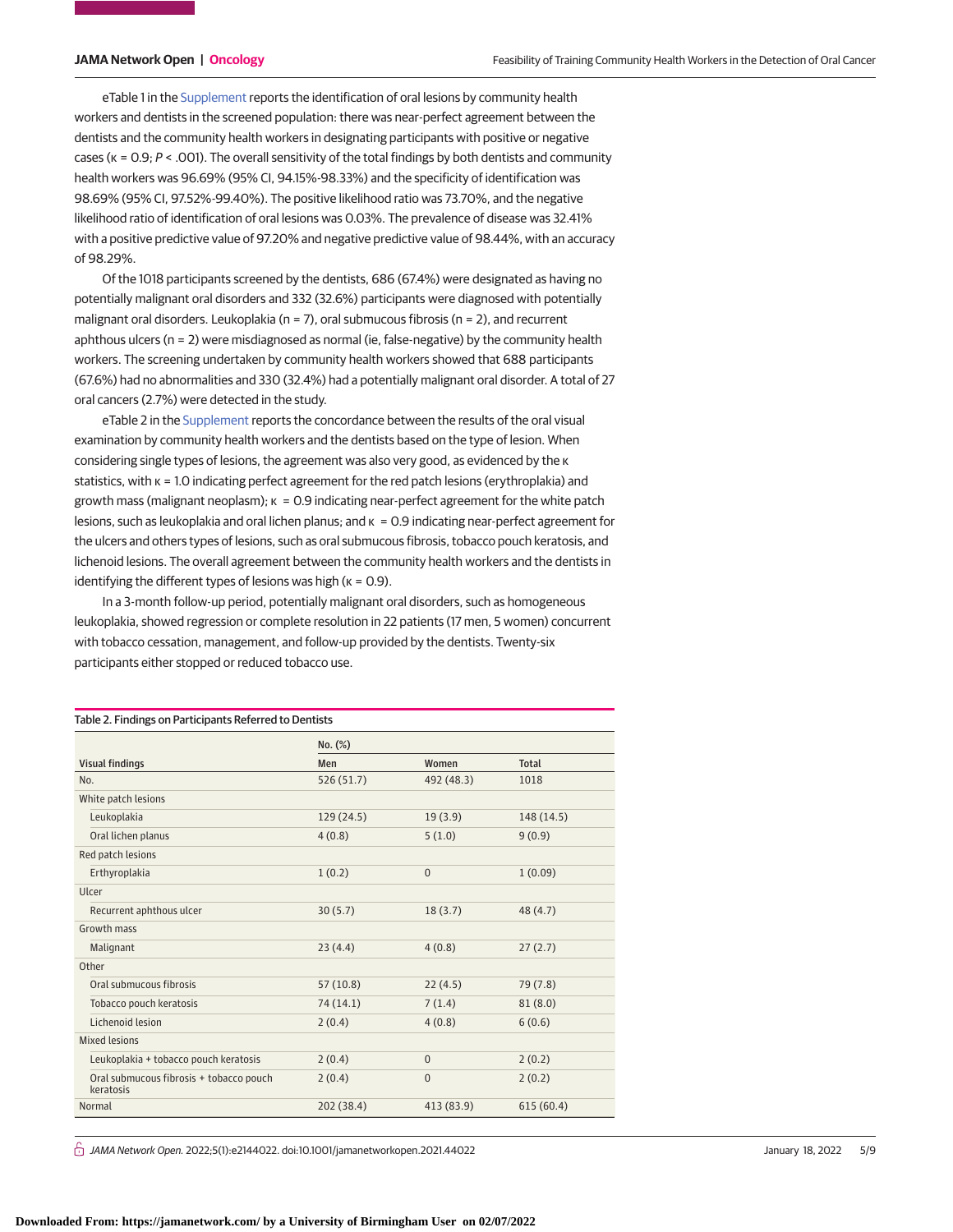#### **Discussion**

Our results help expand the literature on screening for oral cancer by showing the feasibility of community health workers performing screenings with mobile cameras with high accuracy. Our findings that the sensitivity of oral cancer screening visually by community health workers was 96.6%, and specificity was 98.6% when referred to the dentists compared favorably with those in a study reported by Mathew et al<sup>15</sup> in which community health workers undertook screening. Other studies have found that the sensitivity of oral cavity inspection visually varied from 57.1% to 61.4%, and the specificity ranged from 98.6% to 98.8%.<sup>4,16,17</sup>

A study done in Ernakulam district, Kerala, India, to assess the use of community health workers in performing the oral visual inspection showed a lower sensitivity of 56% and comparable specificity of 98% compared with our study.18 In an earlier Sri Lankan study, 29 215 (33.5%) of the 87 277 eligible participants aged 20 years and older were examined by community health workers.<sup>19</sup> Some 565 of the 1220 referred participants (46.3%) were further examined by dentists in which 338 had white patch lesions (59.8%), 14 had malignant lesions (2.4%), and 213 had benign or no lesions (37.6%). Almost similar results were obtained when this model was reproduced in another region of Sri Lanka.<sup>20</sup> In contrast, a long-term feasibility study to evaluate the role of community health workers in the early detection of oral cancer in Trivandrum district, Kerala, India, did not motivate the community health workers, and 90% of them did not participate in the program.<sup>21</sup>

During 1984-1990, dentists in the Cuban health services provided the screening test in which 12 990 677 examinations were performed and 30 244 participants (0.23%) were referred to hospitals. Among them, 8.1% had oral cancer, 37% oral potentially malignant disorders, and 54.9% had either benign or no lesions. Thus, the false-positive referrals in the reported studies of oral cancer screening varied from 20% to 55%.<sup>22</sup> Community health workers have also played roles in previous studies to address the feasibility of using health care auxiliary personnel in the control of oral cancer in India and Sri Lanka.<sup>18-20</sup> These studies suggest that trained community health workers can undertake a systematic mouth examination and identify lesions.

Although oral cancer and oral visual examination meet most of the criteria of Wilson and Jungner<sup>23</sup> for a suitable disease and screening test, respectively, there are few randomized clinical trials to support the usefulness of screening for oral cancer as being effective in reducing the incidence and mortality associated with this disease.<sup>24</sup> Sankaranarayanan et al<sup>4</sup> and Mathew et al<sup>21</sup> have reported that nonmedical graduates can identify oral lesions by visual screening and their role in oral cancer screening programs. They suggested that oral screening of high-risk individuals be established in routine health services in India, given the high disease burden. However, caution is required because there are methodologic weaknesses in these and other studies, including no analysis of clustering, blinding of outcome, and loss to follow-up.<sup>15,16,24</sup>

In our study, the agreement between the results of oral examination by community health workers and the dentists was notable because, as the number of participants recruited in the study increased, the community health workers accumulated further experience in identifying oral mucosal lesions. Also, the retraining provided by the dentists along with additional monetary incentives improved the performance of the community health workers in screening and referrals of participants by them to our organization.

Our study builds on the work of Braun et al<sup>25</sup> and Källander et al.<sup>26</sup> showing that community health workers have used mobile technology in house-to-house screening data collection, promoting health education, counseling, and referral for further care in various domains of health. A study by Birur et al<sup>27</sup> noted the novelty of the mobile phone health-based approach and aided remote early detection of oral cancer by community health workers in a resource-constrained setting. In our study, community health workers were trained to capture the data electronically and obtain photographs of the oral mucosa using android phones. The use of mobile phone technology for data collection and image capturing in the offline mode was a new experience for the community health workers and we faced a few challenges during the screening process, such as capturing images of an inappropriate

 $\bigcap$  JAMA Network Open. 2022;5(1):e2144022. doi:10.1001/jamanetworkopen.2021.44022 (Reprinted) January 18, 2022 6/9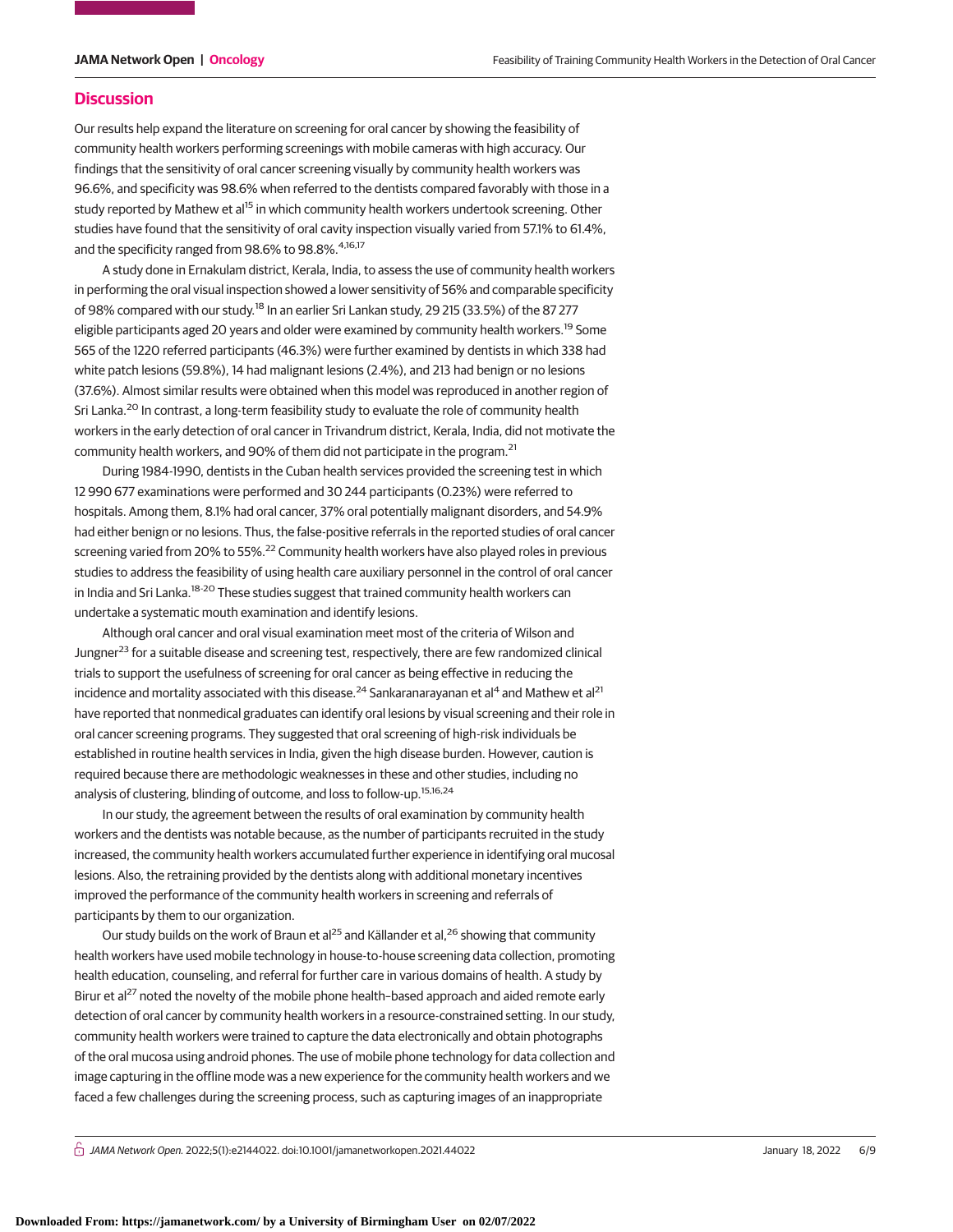subsite of the oral cavity, missing imaging of the lesion, and poor-quality images. These shortcomings occurred during the initial part of the study; with the passage of time and increasing experience in handling the devices, these issues were resolved.

#### **Strengths and Limitations**

Strengths of our study suggest that community health workers can undertake oral screening. We were able to follow up participants with potentially malignant oral disorders and, in 22 participants, there was a decrease in the size of the lesion and, through tobacco cessation counseling, 26 participants stopped this habit. Furthermore, electronic data collection using android mobile phones with data transfer when connected to the internet increased data accessibility for researchers. The high-quality oral images of the participants screened by dentists may serve as a repository for further researchers. None of the community health workers dropped out of the oral cancer screening in the community program throughout the duration of our study.

The study also has limitations. The intraobserver agreement among 10 community health workers in identifying normal and abnormal oral lesions was not calculated and the study was not powered to detect differences. In addition, participants were selected from a single geographic location, so the findings cannot be generalized.

The 9 potentially malignant oral disorders and 2 recurrent aphthous ulcers missed by the community health workers were present in the lower vestibular mucosa, buccal mucosa, and lower lip. This lack of identification indicates that these areas in the oral cavity may have been inaccessible owing to improper retraction.

### **Conclusions**

The findings of this study suggest feasibility of training community health workers to perform oral cancer screening in a low- or middle-income country. However, a randomized clinical trial is needed to determine the effectiveness and cost-effectiveness of this approach.

#### **ARTICLE INFORMATION**

**Accepted for Publication:** November 22, 2021.

**Published:** January 18, 2022. doi[:10.1001/jamanetworkopen.2021.44022](https://jama.jamanetwork.com/article.aspx?doi=10.1001/jamanetworkopen.2021.44022&utm_campaign=articlePDF%26utm_medium=articlePDFlink%26utm_source=articlePDF%26utm_content=jamanetworkopen.2021.44022)

**Open Access:** This is an open access article distributed under the terms of the [CC-BY License.](https://jamanetwork.com/pages/cc-by-license-permissions/?utm_campaign=articlePDF%26utm_medium=articlePDFlink%26utm_source=articlePDF%26utm_content=jamanetworkopen.2021.44022) © 2022 Thampi V et al.JAMA Network Open.

**Corresponding Author:** Paramjit Gill, DM, Division of Health Sciences, University of Warwick, Gibbett Hill Road, Coventry CV4 7AL, United Kingdom [\(p.gill.1@warwick.ac.uk\)](mailto:p.gill.1@warwick.ac.uk).

**Author Affiliations:** Piramal Swasthya Research Institute, Hyderabad, India (Thampi); Indian Council of Medical Research, National Institute of Cancer Prevention and Research, Noida, India (Hariprasad); Shore Christian Fellowship, Rajnandgaon Chhatisgarh, India (John); School of Preventive Oncology, Bihar, India (Nethan); Indian Council of Medical Research, National Institute of Cancer Prevention and Research, Noida, India (Dhanasekaran); E-Government Cell, Indian Council of Medical Research, New Delhi, India (Kumar); Oral Medicine and Radiology, KLE Institute of Dental Sciences and Lead-Oral Cancer Screening-Biocon Foundation, Bengaluru, India (Birur); Department of Community Medicine & School of Public Health, Post Graduate Institute of Medical Education and Research, Chandigarh, India (Thakur); National Institute for Health Research Applied Research Collaboration West Midlands, University of Birmingham, Edgbaston, United Kingdom (Lilford); Department of Computer Science, Tissue Image Analytics Centre, University of Warwick, Coventry, United Kingdom (Rajpoot); Division of Health Sciences, University of Warwick, Coventry, United Kingdom (Gill).

**Author Contributions:** Dr Hariprasad had full access to all the data in the study and takes responsibility for the integrity of the data and the accuracy of the data analysis. Mr Thampi and Dr Hariprasad contributed equally. Concept and design: Hariprasad, John, Birur, Thakur, Gill.

Acquisition, analysis, or interpretation of data: Thampi, Hariprasad, John, Nethan, Dhanasekaran, Kumar, Lilford, Rajpoot, Gill.

 $\bigcap$  JAMA Network Open. 2022;5(1):e2144022. doi:10.1001/jamanetworkopen.2021.44022 (Reprinted) January 18, 2022 7/9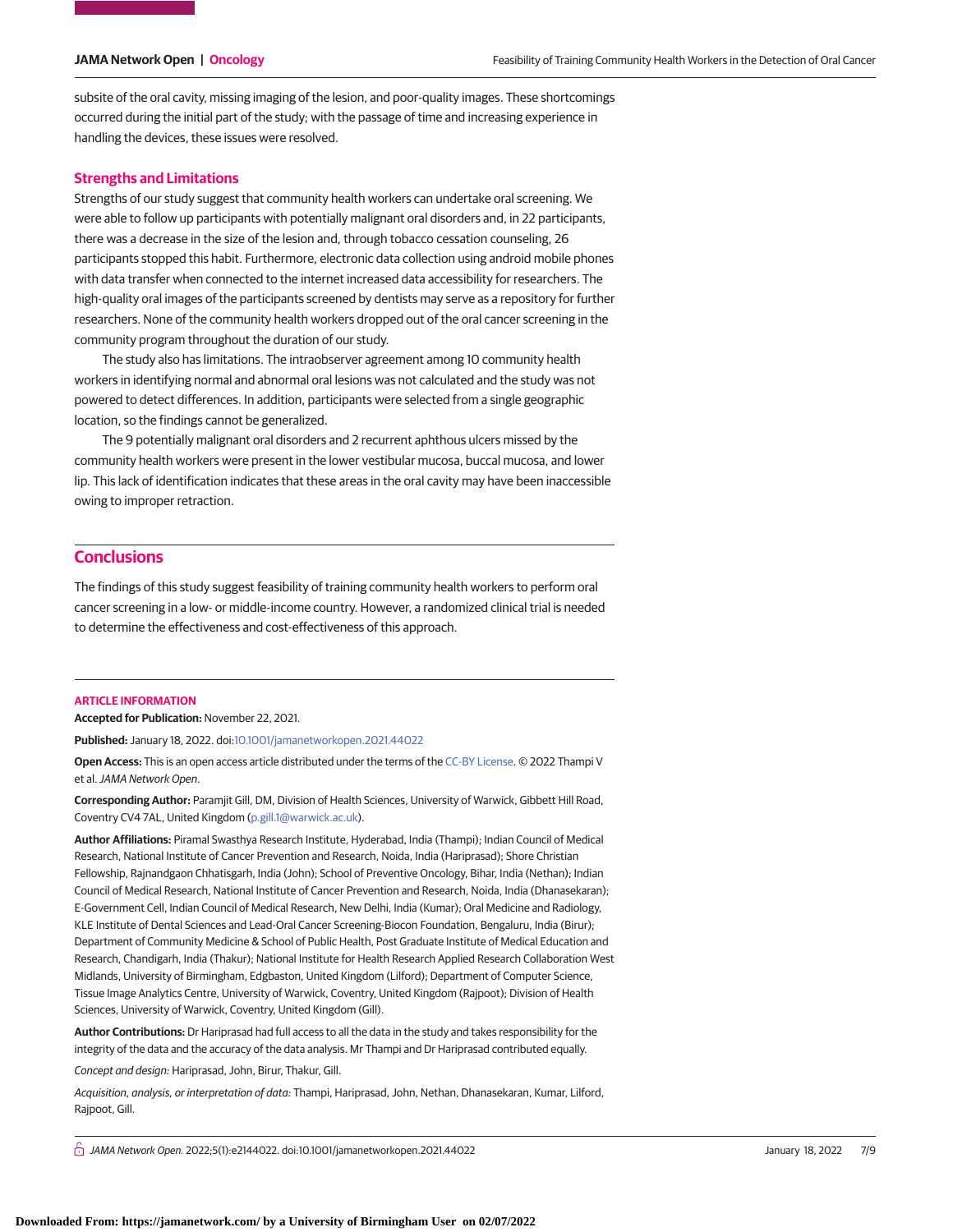Drafting of the manuscript: Thampi, Hariprasad, John, Kumar, Lilford, Gill.

Critical revision of the manuscript for important intellectual content: Thampi, Hariprasad, Nethan, Dhanasekaran, Birur, Thakur, Rajpoot, Gill.

Statistical analysis: Thampi, John, Kumar.

Obtained funding: Hariprasad, John, Gill.

Administrative, technical, or material support: Hariprasad, John, Nethan, Thakur, Lilford, Gill.

Supervision: Hariprasad, Nethan, Dhanasekaran, Birur, Gill.

**Conflict of Interest Disclosures:** Dr Gill reported receiving grants from the University of Warwick Global Challenges Research Fund (GCRF) during the conduct of the study and is supported by the National Institute for Health Research (NIHR) Applied Research Collaboration West Midlands and NIHR Global Health Research Unit on Improving Health in Slums. Dr Gill is also an NIHR senior investigator for the NIHR Department of Health and Social Care. No other disclosures were reported.

**Funding/Support:** This study was funded by the GCRF, University of Warwick, Coventry, UK.

**Role of the Funder/Sponsor:** The funding source had no role in the design and conduct of the study; collection, management, analysis, and interpretation of the data; preparation, review, or approval of the manuscript; and decision to submit the manuscript for publication.

**Disclaimer:** The views expressed in this article are those of the authors and not necessarily those of the NIHR or the Department of Health and Social Care.

**Additional Contributions:** The authors acknowledge the 10 community health workers; the entire Indian Council of Medical Research, National Institute of Cancer Prevention and Research team, Division of Cytopathology, for their support and all the participants undergoing the screening.

**Additional Information:** This study was performed by Mr Thampi, Ms John, and Dr Nethan during their tenure at the Indian Council of Medical Research–National Institute of Cancer Prevention and Research.

#### **REFERENCES**

**1**. Sung H, Ferlay J, Siegel RL, et al. Global cancer statistics 2020: GLOBOCAN estimates of incidence and mortality worldwide for 36 cancers in 185 countries. CA Cancer J Clin. 2021;71(3):209-249. doi[:10.3322/caac.21660](https://dx.doi.org/10.3322/caac.21660)

**2**. Gupta B, Johnson NW. Oral cancer: Indian pandemic. Br Dent J. 2017;222(7):497-497. doi[:10.1038/sj.bdj.](https://dx.doi.org/10.1038/sj.bdj.2017.293) [2017.293](https://dx.doi.org/10.1038/sj.bdj.2017.293)

**3**. Warnakulasuriya S, Johnson NW, van der Waal I. Nomenclature and classification of potentially malignant disorders of the oral mucosa.J Oral Pathol Med. 2007;36(10):575-580. doi[:10.1111/j.1600-0714.2007.00582.x](https://dx.doi.org/10.1111/j.1600-0714.2007.00582.x)

**4**. Sankaranarayanan R, Ramadas K, Thomas G, et al; Trivandrum Oral Cancer Screening Study Group. Effect of screening on oral cancer mortality in Kerala, India: a cluster-randomised controlled trial. Lancet. 2005;365(9475): 1927-1933. doi[:10.1016/S0140-6736\(05\)66658-5](https://dx.doi.org/10.1016/S0140-6736(05)66658-5)

**5**. Speight PM, Epstein J, Kujan O, et al. Screening for oral cancer—a perspective from the Global Oral Cancer Forum. Oral Surg Oral Med Oral Pathol Oral Radiol. 2017;123(6):680-687. doi[:10.1016/j.oooo.2016.08.021](https://dx.doi.org/10.1016/j.oooo.2016.08.021)

**6**. Coelho KR. Challenges of the oral cancer burden in India.J Cancer Epidemiol. 2012;2012:701932. doi[:10.1155/](https://dx.doi.org/10.1155/2012/701932) [2012/701932](https://dx.doi.org/10.1155/2012/701932)

**7**. Birur NP, Gurushanth K, Patrick S, et al. Role of community health worker in a mobile health program for early detection of oral cancer. Indian J Cancer. 2019;56(2):107-113. doi[:10.4103/ijc.IJC\\_232\\_18](https://dx.doi.org/10.4103/ijc.IJC_232_18)

**8**. Jeet G, Thakur JS, Prinja S, Singh M. Community health workers for non-communicable diseases prevention and control in developing countries: evidence and implications. PLoS One. 2017;12(7):e0180640. doi[:10.1371/journal.](https://dx.doi.org/10.1371/journal.pone.0180640) [pone.0180640](https://dx.doi.org/10.1371/journal.pone.0180640)

**9**. Bhargava B, Paul VK. Informing NCD control efforts in India on the eve of Ayushman Bharat. Lancet. 2018; S0140-6736(18)32172-X. doi[:10.1016/S0140-6736\(18\)32172-X](https://dx.doi.org/10.1016/S0140-6736(18)32172-X)

**10**. Reddy KS. Global Burden of Disease Study 2015 provides GPS for global health 2030. Lancet. 2016;388 (10053):1448-1449. doi[:10.1016/S0140-6736\(16\)31743-3](https://dx.doi.org/10.1016/S0140-6736(16)31743-3)

**11**. Ehrenstein V, Kharrazi H, Lehmann H, Taylor CO. Obtaining Data From Electronic Health Records. Tools and Technologies for Registry Interoperability, Registries for Evaluating Patient Outcomes: A User's Guide. 3rd ed, Addendum 2. Agency for Healthcare Research and Quality; 2019.

**12**. GATS 2: Global Adult Tobacco Survey. Accessed December 9, 2021. [https://www.tobaccofreekids.org/assets/](https://www.tobaccofreekids.org/assets/global/pdfs/en/GATS_India_2016-17_FactSheet.pdf) [global/pdfs/en/GATS\\_India\\_2016-17\\_FactSheet.pdf](https://www.tobaccofreekids.org/assets/global/pdfs/en/GATS_India_2016-17_FactSheet.pdf)

**13**. Shirani S, Kargahi N, Razavi SM, Homayoni S; Directorate General of Health Services. Epithelial dysplasia in oral cavity. Iran J Med Sci[. 2014;39\(5\):406-417.](https://www.ncbi.nlm.nih.gov/pubmed/25242838)

 $\bigcap$  JAMA Network Open. 2022;5(1):e2144022. doi:10.1001/jamanetworkopen.2021.44022 (Reprinted) January 18, 2022 8/9